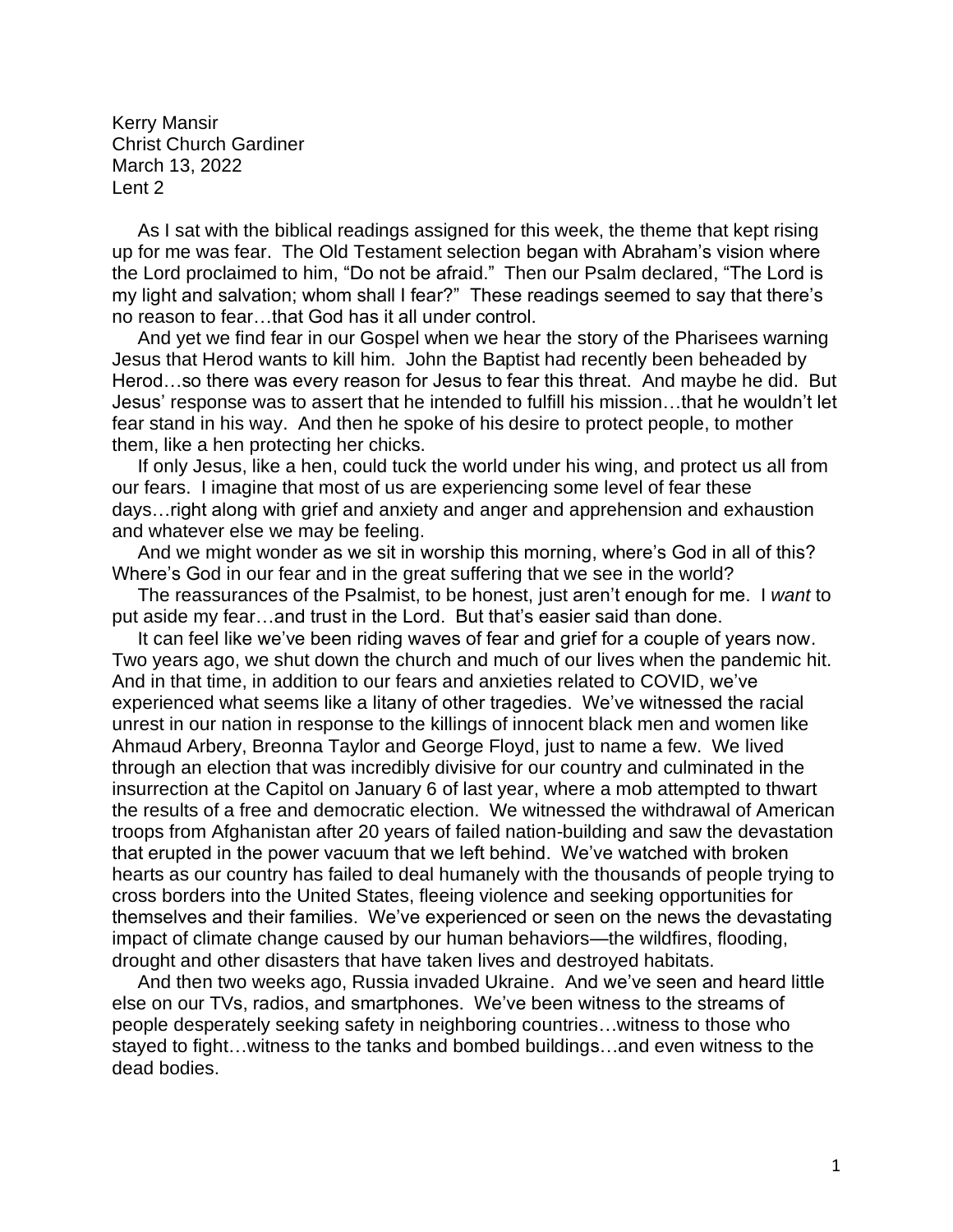And maybe, we don't have a right to complain about *our* anxiety and exhaustion and grief when the war in Ukraine and other wars are being fought on soil far from us. But our bodies don't care about what we have a right to feel or not. We are anxious and exhausted and grieving and scared.

 So I didn't feel a lot of comfort hearing the word of the Lord that came to Abraham: "Do not be afraid, Abram, I am your shield; your reward shall be very great." I don't really feel like this world and its people are shielded from much. And I don't much feel like waiting patiently for the Lord as our Psalmist calls us to do.

 But I was touched by Luke's comparison of Jesus to a mother hen. Rather than worry about his own life, Jesus wanted "to gather [his] children together as a hen gathers her brood under her wing."

 As I was thinking about that image of Jesus as a mother hen, I actually googled "hen protecting chicks." I found this video of hens protecting their chicks from a variety of enemies: a goat, a cow, a human, a duck, a cat and dog, even another hen. The mother hens in that video were fierce. Every time even one chick was in danger, they put themselves between whatever the threat was and their chicks, willing to sacrifice their own lives for the protection of their children.

 How lovely to imagine Jesus, our God, as a mother hen wanting to protect us from the violence and threats of this world. As any mother will tell you, there's a fierceness that comes out when our children are in danger. But at some point, as mothers, we realize that we can never eliminate every possible danger our children will encounter or every suffering they will experience.

 That is true for Jesus, our mother hen, as well. Jesus' desire to protect and shield us is real, I believe, but the world is still what it is.

And in that world that we all know too well, how do we make sense of a God that whispers, "Do not be afraid." A God who desires our protection, to tuck us under her wing. Where is *that* God in the midst of *this* world where fear and suffering are all around us?

When I am struggling with those questions, I often think of the writing of Nicholas Wolterstorff. He is an American philosopher and theologian who lost one of his children, his twenty-five year-old son in a mountain climbing accident. Nicholas wrote about his grief in a book, "Lament for a Son." And it is his words from that book that I always come back to when wrestling with this question: where is God when the world is suffering? Wolterstorff wrote,

"God is not only the God of the sufferers but the God who suffers. ... It is said of God that no one can behold his face and live. I always thought this meant that no one could see his splendor and live. (pause) A friend said perhaps it meant that no one could see his sorrow and live. Or perhaps his sorrow is splendor. ... Instead of explaining our suffering God shares it."<sup>1</sup>

 God shares in our suffering. This is why we have Jesus, God incarnate, God made flesh. God needed us to know that humanity is not alone in suffering. That God was

<sup>•</sup> <sup>1</sup> *Lament for a Son*. Grand Rapids: [William B. Eerdmans Publishing Co.](https://en.wikipedia.org/wiki/William_B._Eerdmans_Publishing_Co.) 1987.